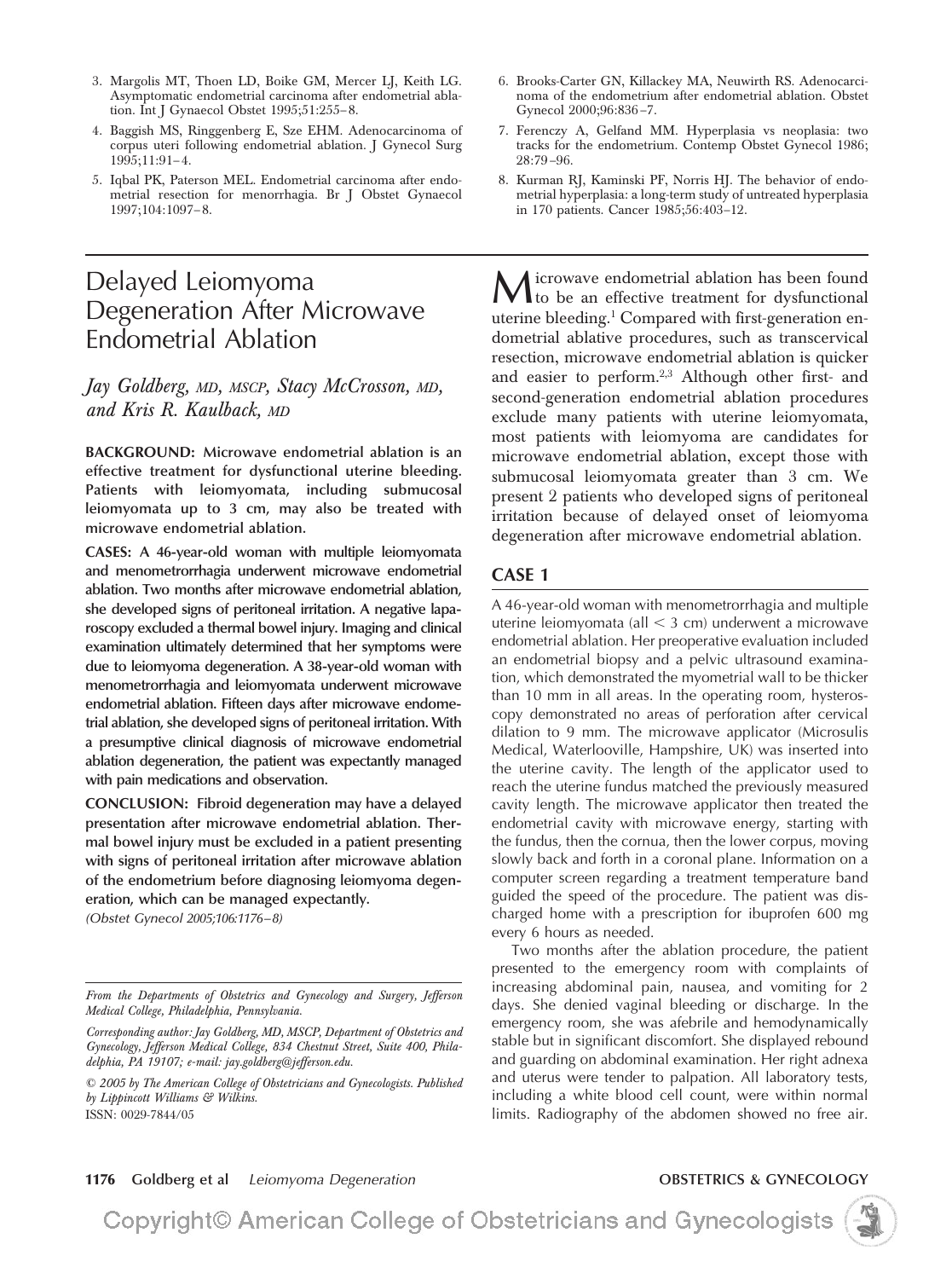

**Fig. 1.** CT image revealing a degenerating leiomyoma (arrow) seen as a hypodense area within the uterus, several weeks following microwave endometrial ablation. *Goldberg. Leiomyoma Degeneration. Obstet Gynecol 2005.*

Computed tomography (CT) images of the abdomen and pelvis revealed a prominent midline hypodense structure in the pelvis, with a slightly enhancing rim and a low-density center, possibly representing a degenerating leiomyoma (Fig. 1).

Although leiomyoma degeneration was our suspected diagnosis, given the possibility of a delayed thermal bowel injury, the patient was taken to the operating room for a laparoscopy and hysteroscopy. The bowel appeared healthy, with no compromised areas. The uterus was enlarged, with a blanched appearance on the anterior uterine serosa in a T-shape, consistent with the prior ablation area. Hysteroscopy revealed the endometrial cavity to be normal in appearance. Given the lack of other findings, the patient's peritoneal symptoms were attributed to the degenerating leiomyoma visualized on the CT scan.

After pain relief from nonsteroidal anti-inflammatory medications, the patient was discharged home the next day. At a 4-week follow-up visit, she remained symptom free.

#### **CASE 2**

A 38-year-old woman with menometrorrhagia and uterine leiomyomata underwent microwave endometrial ablation with the same preoperative evaluation and surgical technique described above. A pelvic ultrasound examination described several intramural leiomyomata, all less than 3 cm.

After initially experiencing no postprocedure pain, on postoperative day 15 she developed increasingly severe cramping and pain, which led her to be evaluated in an emergency room. Similar to case 1, she had diffuse abdominal and uterine tenderness, along with rebound and guarding on physical examination. She was afebrile, with a normal white blood cell count. There were no specific findings on pelvic ultrasound examination or abdominal/ pelvic CT scan. With a presumptive clinical diagnosis of leiomyoma degeneration, the patient was expectantly managed with nonsteroidal anti-inflammatory medications and observation. After several days her symptoms completely resolved.

## **COMMENT**

With microwave endometrial ablation, cell destruction occurs to a depth of 6 mm, effectively destroying the basalis layer, minimizing the chance of regrowth of the endometrium. Targeted tissues are heated by microwaves to 70-80°C during the procedure. The advantages of microwave endometrial ablation, compared with other ablative techniques, are that it is safe, rapid, and simple to use.<sup>2</sup> Additionally, it may also be used on patients with distorted uterine cavities due to leiomyomata, including submucosal leiomyomata that are less than 3 cm in diameter.

In a randomized controlled trial comparing outcomes after transcervical endometrial resection and microwave endometrial ablation, there were few treatment failures and needs for hysterectomy in both groups that were followed postprocedure for 2 years. The effects on dysmenorrhea, amenorrhea, and menstrual flow were not statistically different between the 2 groups. A small number of women required diagnostic laparoscopy because of pelvic pain after both treatment methods, but information about these women was not included in the paper.<sup>1</sup>

Both of our patients were relatively asymptomatic after their microwave endometrial ablation procedures until their acute onsets, 2 weeks and 2 months postoperatively, of abdominal and uterine pain, most likely caused by leiomyoma degeneration. Although both displayed peritoneal signs, neither was febrile nor had an elevated white blood cell count. A clinical decision was made to perform a diagnostic laparoscopy in case 1 to rule out a thermal bowel injury. The patient in case 2 was merely observed, with this decision being made at a different institution. Both patients' pain soon resolved without further incident.

Leiomyoma degeneration may be caused by an interruption of its blood supply causing ischemia. Theoretically, the thermal effects of the microwave endometrial ablation procedure may have compromised the vascular web surrounding a leiomyoma, ultimately leading to its delayed degenerative changes. Although leiomyoma degeneration is a known cause peritoneal irritation, it is normally a diagnosis of exclusion.4 In situations such as those experienced by these 2 patients after microwave endometrial ablation, it is crucial to initially exclude a thermal bowel injury. If the evaluation is negative and

VOL. 106, NO. 5, PART 2, NOVEMBER 2005 **Goldberg et al** *Leiomyoma Degeneration* **1177**

Copyright© American College of Obstetricians and Gynecologists